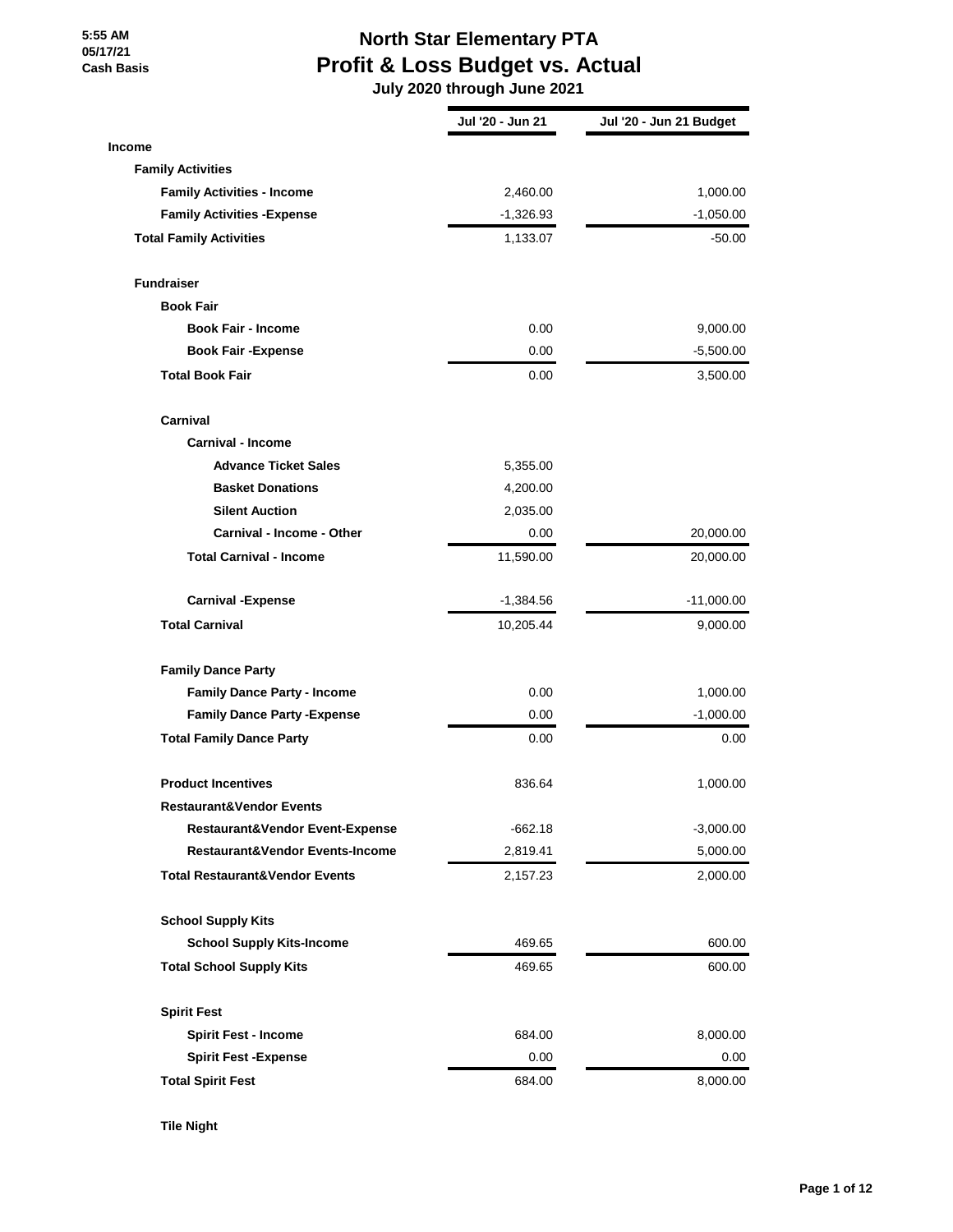# **North Star Elementary PTA Profit & Loss Budget vs. Actual**

 **July 2020 through June 2021**

|                                     | Jul '20 - Jun 21 | Jul '20 - Jun 21 Budget |
|-------------------------------------|------------------|-------------------------|
| <b>Tile Night - Expense</b>         | 0.00             | $-1,000.00$             |
| <b>Tile Night - Income</b>          | 0.00             | 1,500.00                |
| <b>Total Tile Night</b>             | 0.00             | 500.00                  |
| <b>Total Fundraiser</b>             | 14,352.96        | 24,600.00               |
| <b>Membership</b>                   |                  |                         |
| Membership - Income                 | 4,179.00         | 5,000.00                |
| <b>Membership-Expense</b>           | $-1,493.75$      | $-2,125.00$             |
| <b>Total Membership</b>             | 2,685.25         | 2,875.00                |
| Misc. Income                        | 826.00           |                         |
| <b>PTA Donations</b>                | 1,349.00         | 100.00                  |
| <b>Spirit Wear</b>                  |                  |                         |
| <b>Spirit Wear - Income</b>         | 424.90           | 9,000.00                |
| <b>Spirit Wear - Expense</b>        | 0.00             | $-6,750.00$             |
| <b>Total Spirit Wear</b>            | 424.90           | 2,250.00                |
| <b>Staff Appreciation</b>           |                  |                         |
| <b>Staff Appreciation - Income</b>  | 1,845.00         | 1,000.00                |
| <b>Staff Appreciation - Expense</b> | $-1,050.00$      | $-3,000.00$             |
| <b>Total Staff Appreciation</b>     | 795.00           | $-2,000.00$             |
| Yearbook                            |                  |                         |
| Yearbook - Income                   | 10,715.00        | 10,500.00               |
| <b>Yearbook -Expense</b>            | $-6,471.00$      | $-6,111.00$             |
| <b>Total Yearbook</b>               | 4,244.00         | 4,389.00                |
| <b>Total Income</b>                 | 25,810.18        | 32,164.00               |
| <b>Expense</b>                      |                  |                         |
| <b>Academic Competition</b>         |                  |                         |
| <b>National Geography Bee</b>       | 0.00             | 120.00                  |
| <b>Spelling Bee</b>                 | 0.00             | 180.00                  |
| <b>Total Academic Competition</b>   | 0.00             | 300.00                  |
| <b>Charitable Assistance</b>        | 0.00             | 250.00                  |
| Copy/Printing                       | 0.00             | 500.00                  |
| <b>Field Day</b>                    | 0.00             | 400.00                  |
| <b>Fifth Grade Activities</b>       | 190.00           | 1,200.00                |
| <b>Garden Committee</b>             | 0.00             | 500.00                  |
| <b>Health and Wellness</b>          | 0.00             | 200.00                  |
| <b>Instructional Support</b>        | 2,500.00         | 2,500.00                |
| <b>Insurance</b>                    | 235.00           | 235.00                  |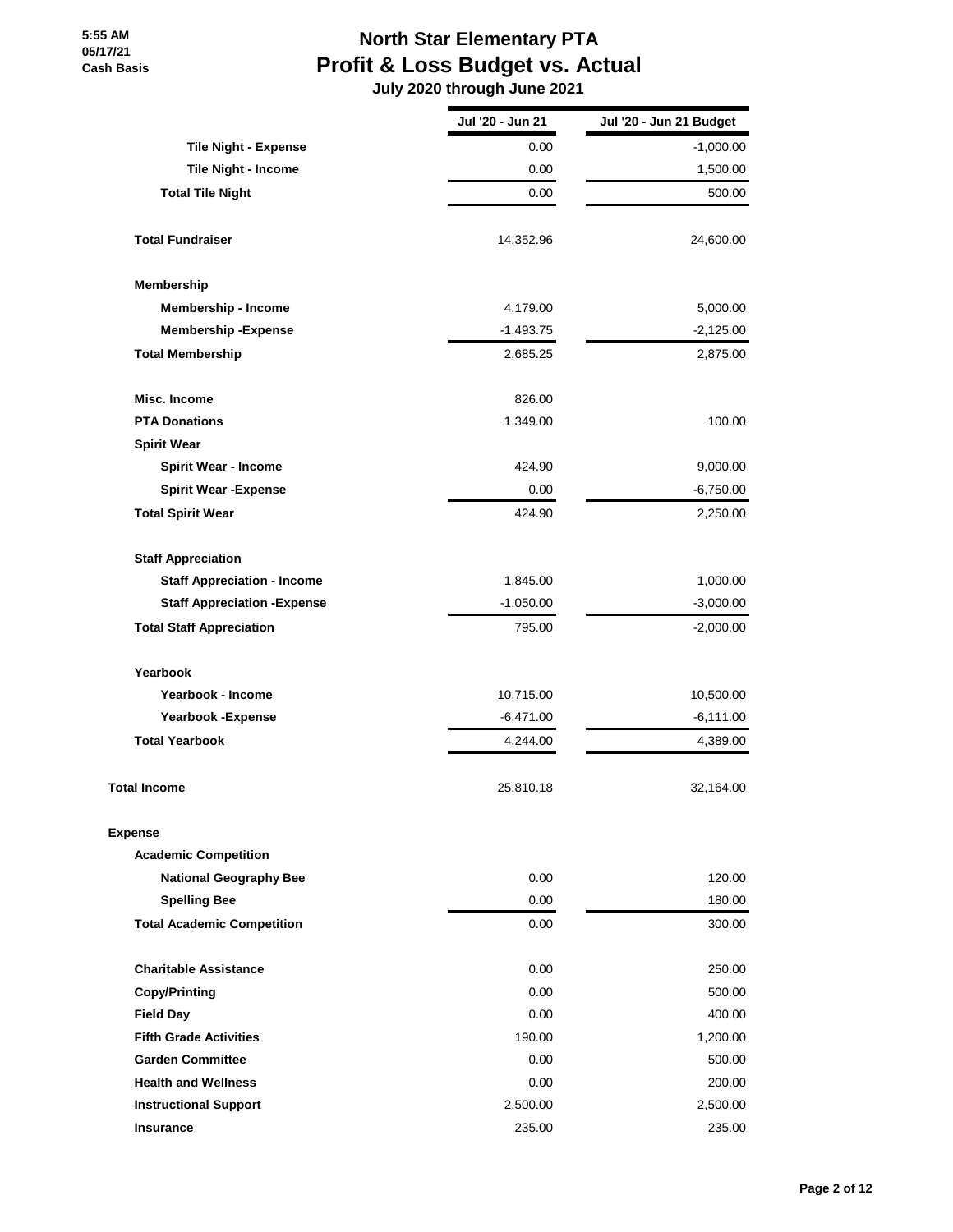# **North Star Elementary PTA Profit & Loss Budget vs. Actual**

 **July 2020 through June 2021**

|                                        | Jul '20 - Jun 21 | Jul '20 - Jun 21 Budget |                       |
|----------------------------------------|------------------|-------------------------|-----------------------|
| Landscaping                            | 0.00             |                         | 500.00 proposal to ir |
| Programs                               |                  |                         |                       |
| <b>ARC</b>                             | 0.00             | 1,800.00                |                       |
| Art                                    | 0.00             | 300.00                  |                       |
| <b>Assembly Programs</b>               | 0.00             | 1,350.00                |                       |
| <b>Bee Club</b>                        | 0.00             | 2,600.00                |                       |
| <b>Enrichment</b>                      | 0.00             | 150.00                  |                       |
| <b>Junior Achievement</b>              | 742.00           | 1,800.00                |                       |
| <b>LEGO League</b>                     | 0.00             | 500.00                  |                       |
| <b>Music</b>                           | 0.00             | 300.00                  |                       |
| <b>Native American Day</b>             | 0.00             | 150.00                  |                       |
| <b>Physical Education</b>              | 0.00             | 300.00                  |                       |
| <b>Reflections</b>                     | 0.00             | 100.00                  |                       |
| <b>Science Programs</b>                | 145.00           | 4,000.00                |                       |
| <b>Senior Class Annual Celebration</b> | 0.00             | 500.00                  |                       |
| <b>Total Programs</b>                  | 887.00           | 13,850.00               |                       |
| <b>PTA Operating Expense</b>           |                  |                         |                       |
| Professional fees for tax work         | 0.00             | 50.00                   |                       |
| <b>PTA Website</b>                     | 0.00             | 0.00                    |                       |
| <b>State Annual Conference</b>         | 10.80            | 70.00                   |                       |
| PTA Operating Expense - Other          | 60.90            | 520.00                  |                       |
| <b>Total PTA Operating Expense</b>     | 71.70            | 640.00                  |                       |
| <b>Recess Equipment</b>                | 0.00             | 500.00                  |                       |
| <b>Safety in School</b>                | 0.00             | 100.00                  |                       |
| <b>School and Staff Support</b>        | 3,631.32         | 6,750.00                |                       |
| School parking space signs             | 25.00            | 25.00                   |                       |
| <b>Student of the Week</b>             | 0.00             | 150.00                  |                       |
| <b>Student Planner</b>                 | 742.50           | 2,500.00                |                       |
| <b>Total Expense</b>                   | 8,282.52         | 31,100.00               |                       |
|                                        |                  |                         |                       |

#### **Estimated 2020/2021 income and expenses to come in before June 30**

| Yearbook:Yearbook - Expense | (2,805.00) |
|-----------------------------|------------|
| Yearbook:Yearbook - Income  | 500.00     |
| School and Staff Support    | (1,500.00) |
| Recess Equipment            | (250.00)   |
| Copy/Printing               | (63.72)    |
| Landscaping                 | (500.00)   |
| Bee Club                    | (2,600.00) |
| ARC                         | (1,800.00) |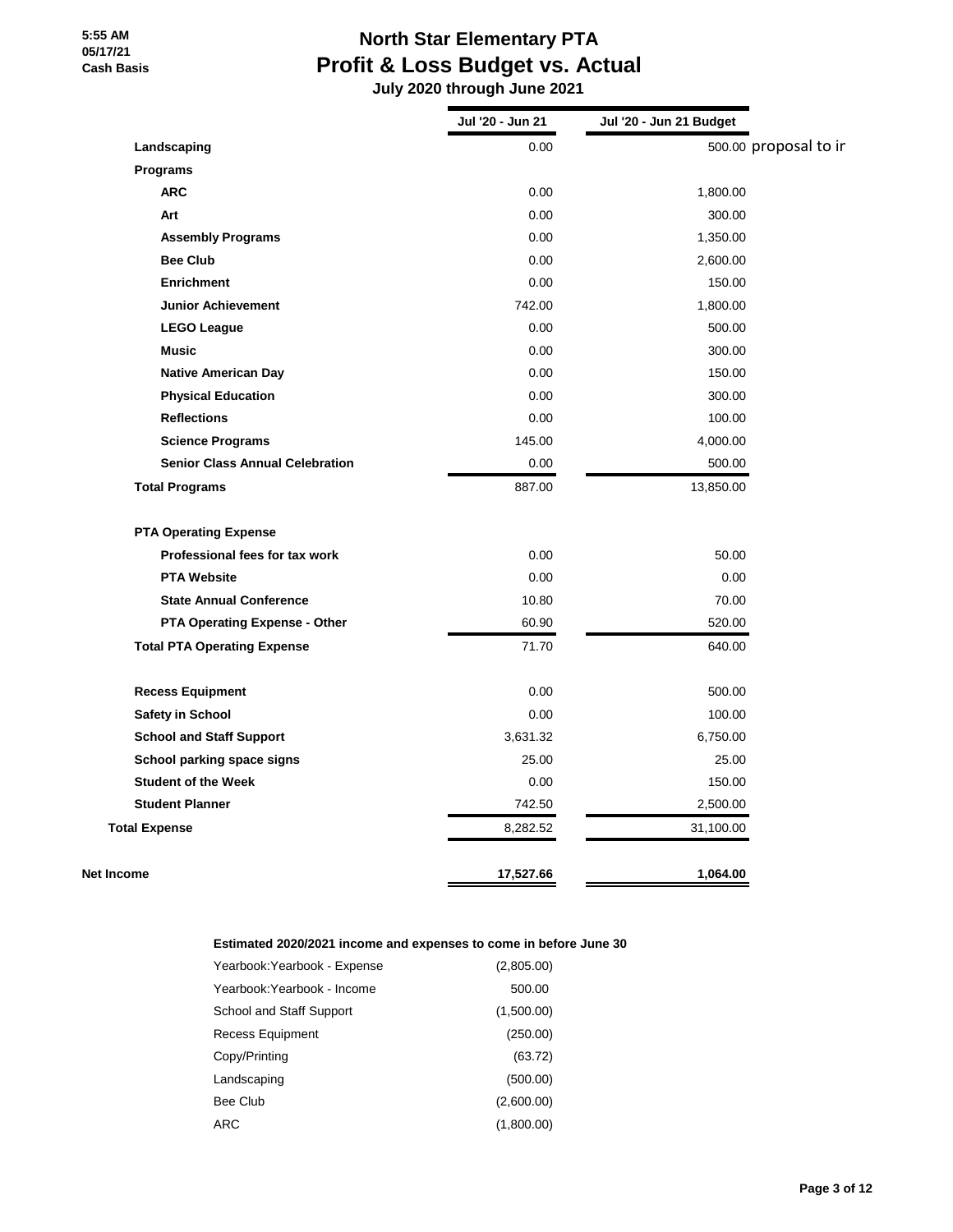# **North Star Elementary PTA Profit & Loss Budget vs. Actual July 2020 through June 2021**

|                             |                                             | Jul '20 - Jun 21 | Jul '20 - Jun 21 Budget |
|-----------------------------|---------------------------------------------|------------------|-------------------------|
|                             | Book Fair - Income                          | 3,000.00         |                         |
|                             | Book Fair - Expense                         | (1,500.00)       |                         |
|                             | <b>Restaurant &amp; Vendor Events</b>       | 500.00           |                         |
|                             | <b>Silent Auction Income</b>                | 3,925.00         |                         |
|                             | Staff Appreciation - Expense                | (795.00)         |                         |
|                             | Summer budget expenses                      |                  |                         |
|                             | <b>Family Activities - Expense</b>          | (125.00)         |                         |
|                             | Carnival - Expense                          | (200.00)         |                         |
|                             | Family Dance Party - Expense                | (100.00)         |                         |
|                             | Membership Expense                          | (433.00)         |                         |
|                             | Spirit Wear Expense                         | (1,000.00)       |                         |
|                             | <b>Staff Appreciation - Expense</b>         | (200.00)         |                         |
|                             | Insurance                                   | (235.00)         |                         |
|                             | Professional fees for tax work              | (150.00)         |                         |
|                             | PTA Operating Expense - Other               | (1,550.00)       |                         |
|                             | Recess Equipment                            | (250.00)         |                         |
|                             | School parking space signs                  | (35.00)          |                         |
|                             | Student of the Week                         | (25.00)          |                         |
|                             | <b>Student Planner</b>                      | (2,300.00)       |                         |
| <b>Estimated Net Income</b> |                                             | $-10,491.72$     |                         |
|                             |                                             |                  |                         |
|                             | <b>Proposed Surplus Spend</b>               | 24,000.00 Up to  |                         |
| Cash at 5/20/2017           |                                             |                  |                         |
| <b>Checking</b>             |                                             | 35,234.86        |                         |
|                             | Estimated cash post gifts and surplus spend | 743.14           |                         |
|                             |                                             |                  |                         |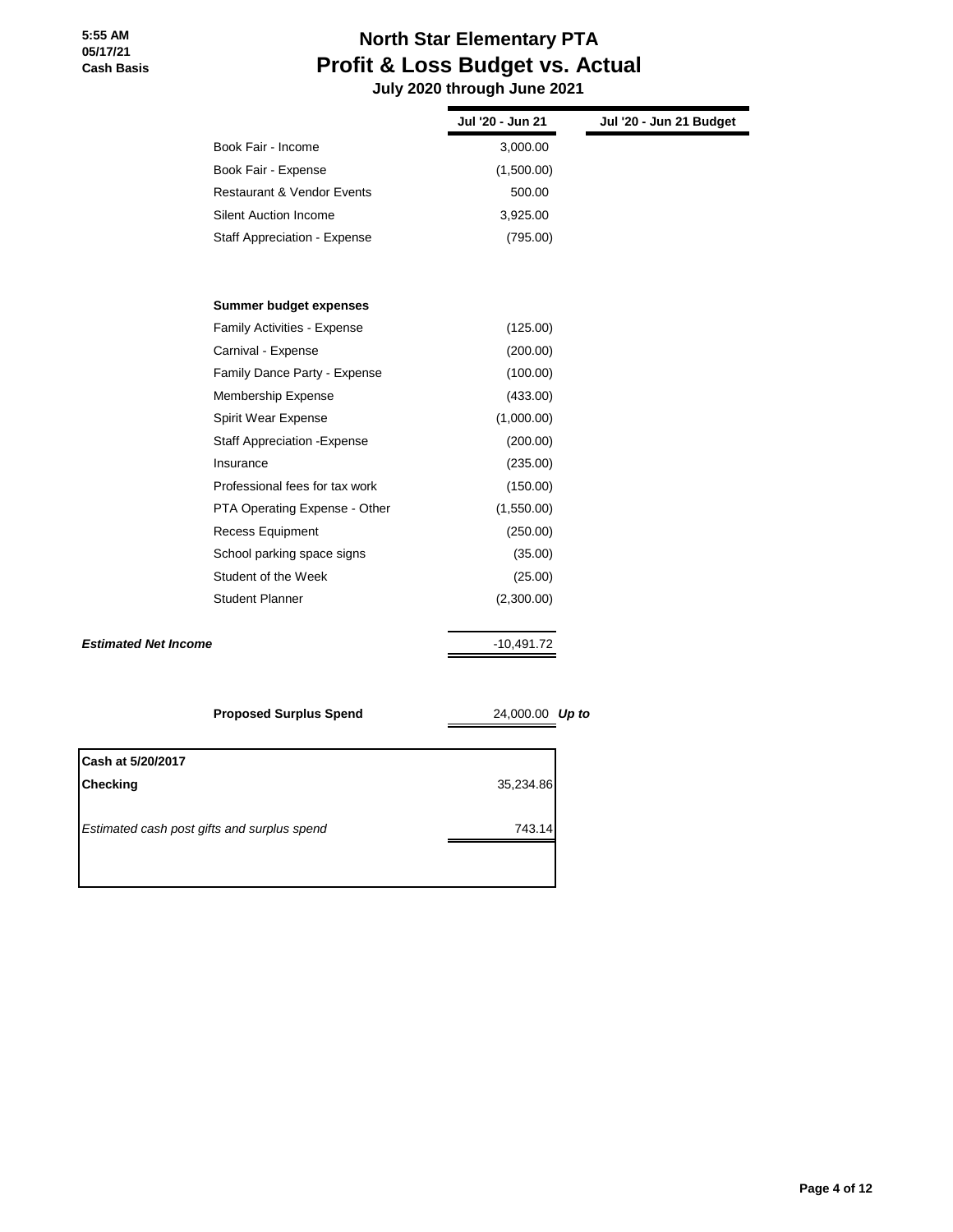# **North Star Elementary PTA Profit & Loss Budget vs. Actual July 2020 through June 2021**

**Income**

**Family Activities Family Activities - Income Family Activities -Expense Total Family Activities**

#### **Fundraiser**

**Book Fair Book Fair - Income Book Fair -Expense Total Book Fair**

#### **Carnival**

**Carnival - Income Advance Ticket Sales Basket Donations Silent Auction Carnival - Income - Other Total Carnival - Income**

**Carnival -Expense**

#### **Total Carnival**

**Family Dance Party Family Dance Party - Income**

**Family Dance Party -Expense Total Family Dance Party**

**Product Incentives Restaurant&Vendor Events Restaurant&Vendor Event-Expense Restaurant&Vendor Events-Income Total Restaurant&Vendor Events**

**School Supply Kits School Supply Kits-Income Total School Supply Kits**

**Spirit Fest Spirit Fest - Income Spirit Fest -Expense Total Spirit Fest**

**Tile Night**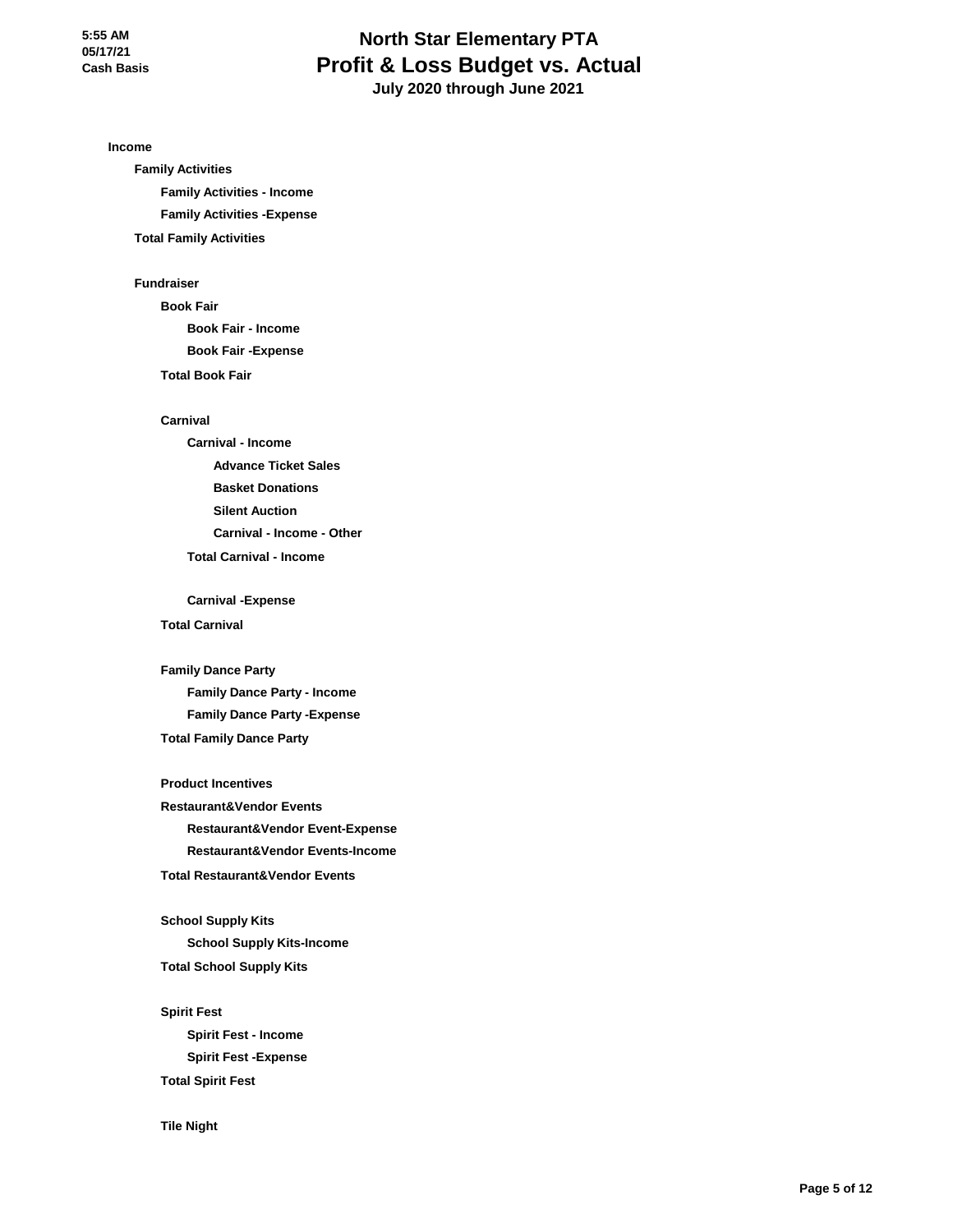# **North Star Elementary PTA Profit & Loss Budget vs. Actual July 2020 through June 2021**

**Tile Night - Expense Tile Night - Income Total Tile Night**

#### **Total Fundraiser**

**Membership**

**Membership - Income**

**Membership -Expense**

#### **Total Membership**

**Misc. Income**

**PTA Donations**

#### **Spirit Wear**

**Spirit Wear - Income**

**Spirit Wear -Expense**

**Total Spirit Wear**

#### **Staff Appreciation**

**Staff Appreciation - Income Staff Appreciation -Expense Total Staff Appreciation**

#### **Yearbook**

**Yearbook - Income Yearbook -Expense Total Yearbook**

#### **Total Income**

#### **Expense**

**Academic Competition National Geography Bee Spelling Bee Total Academic Competition**

- **Charitable Assistance**
- **Copy/Printing**

**Field Day**

**Fifth Grade Activities**

**Garden Committee**

**Health and Wellness**

**Instructional Support**

**Insurance**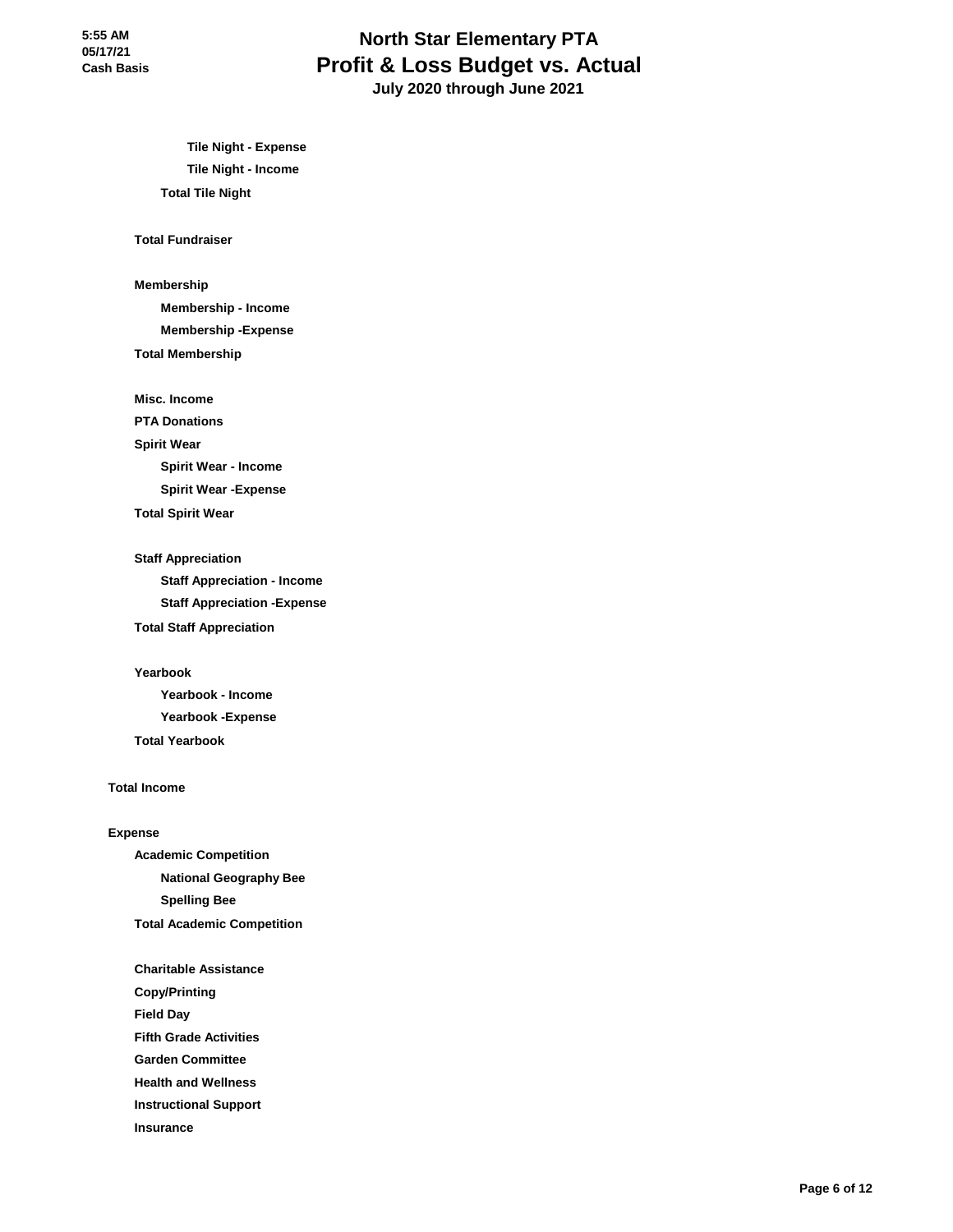**Landscaping Programs ARC Art Assembly Programs Bee Club Enrichment Junior Achievement LEGO League Music Native American Day Physical Education Reflections Science Programs Senior Class Annual Celebration Total Programs PTA Operating Expense Professional fees for tax work PTA Website State Annual Conference PTA Operating Expense - Other Total PTA Operating Expense Recess Equipment Safety in School School and Staff Support School parking space signs** icrease the Landscaping budget from \$100 to \$500. passed

**Student Planner Total Expense**

**Student of the Week**

**Net Income**

#### **Estimated 2020/2021 income and expen**

Yearbook:Yearbook - Expense Yearbook:Yearbook - Income School and Staff Support Recess Equipment Copy/Printing Landscaping Bee Club ARC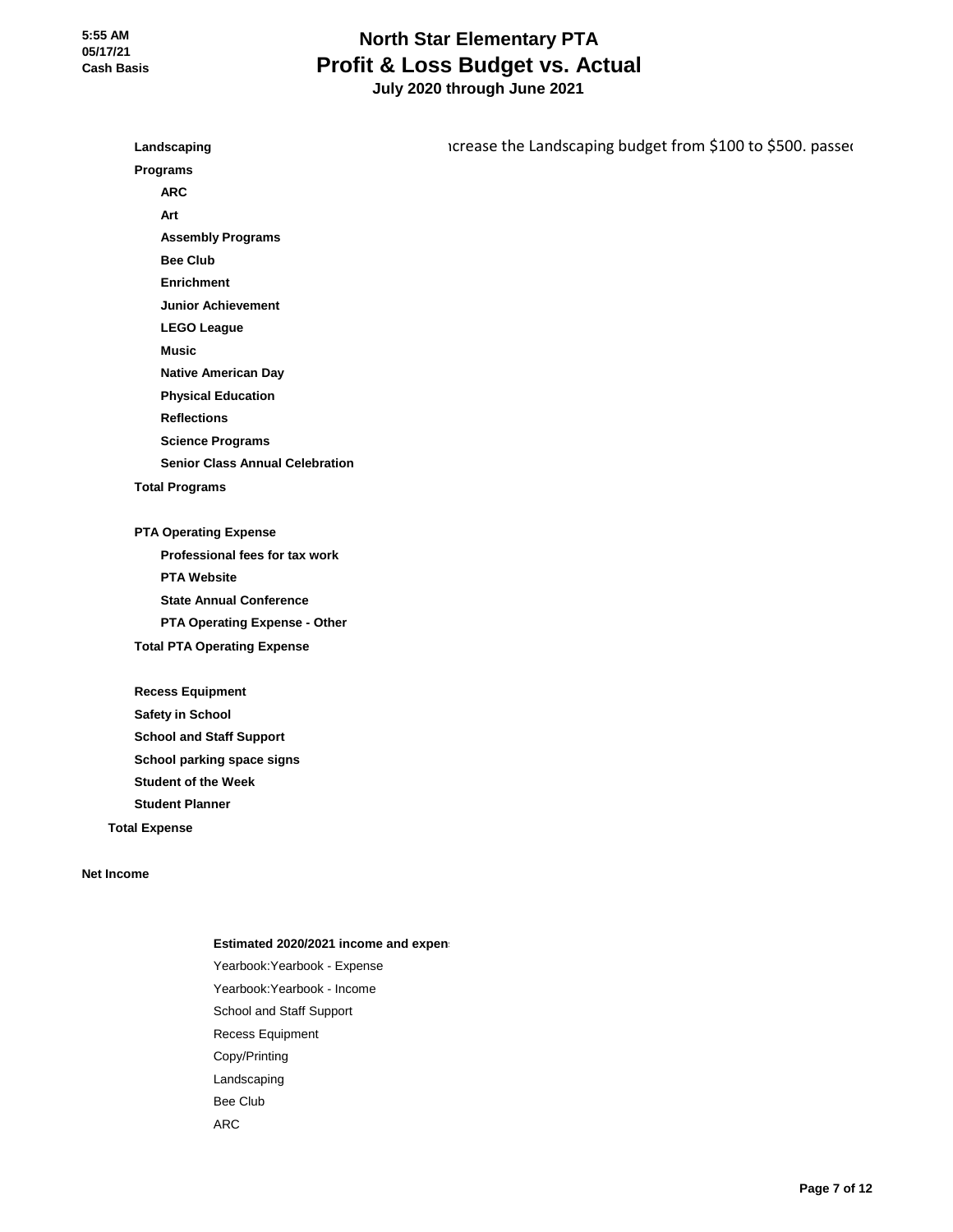**Income** Book Fair - Income Book Fair - Expense Restaurant & Vendor Events Silent Auction Income Staff Appreciation - Expense

#### **Summer budget expenses**

Family Activities - Expense Carnival - Expense Family Dance Party - Expense Membership Expense Spirit Wear Expense Staff Appreciation -Expense Insurance Professional fees for tax work PTA Operating Expense - Other Recess Equipment School parking space signs Student of the Week Student Planner

*Estimated Net Income*

#### **Proposed Surplus Spend**

**Cash at 5/20/2017 Checking**

*Estimated cash post gifts and surplus spend*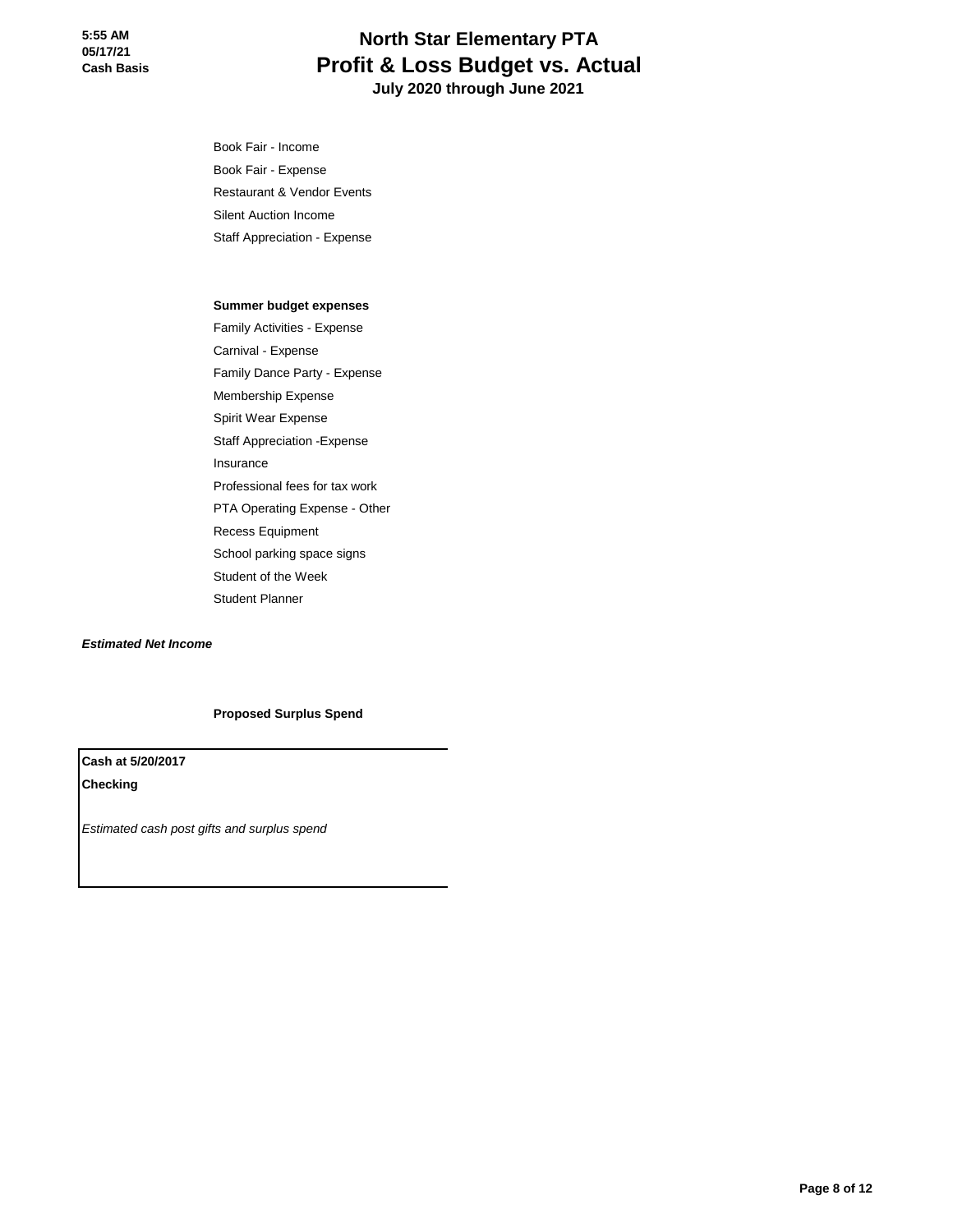# **North Star Elementary PTA Profit & Loss Budget vs. Actual July 2020 through June 2021**

**Income**

**Family Activities Family Activities - Income Family Activities -Expense Total Family Activities**

#### **Fundraiser**

**Book Fair Book Fair - Income Book Fair -Expense Total Book Fair**

#### **Carnival**

**Carnival - Income Advance Ticket Sales Basket Donations Silent Auction Carnival - Income - Other Total Carnival - Income**

**Carnival -Expense**

#### **Total Carnival**

**Family Dance Party Family Dance Party - Income**

**Family Dance Party -Expense Total Family Dance Party**

**Product Incentives Restaurant&Vendor Events Restaurant&Vendor Event-Expense Restaurant&Vendor Events-Income Total Restaurant&Vendor Events**

**School Supply Kits School Supply Kits-Income Total School Supply Kits**

**Spirit Fest Spirit Fest - Income Spirit Fest -Expense Total Spirit Fest**

**Tile Night**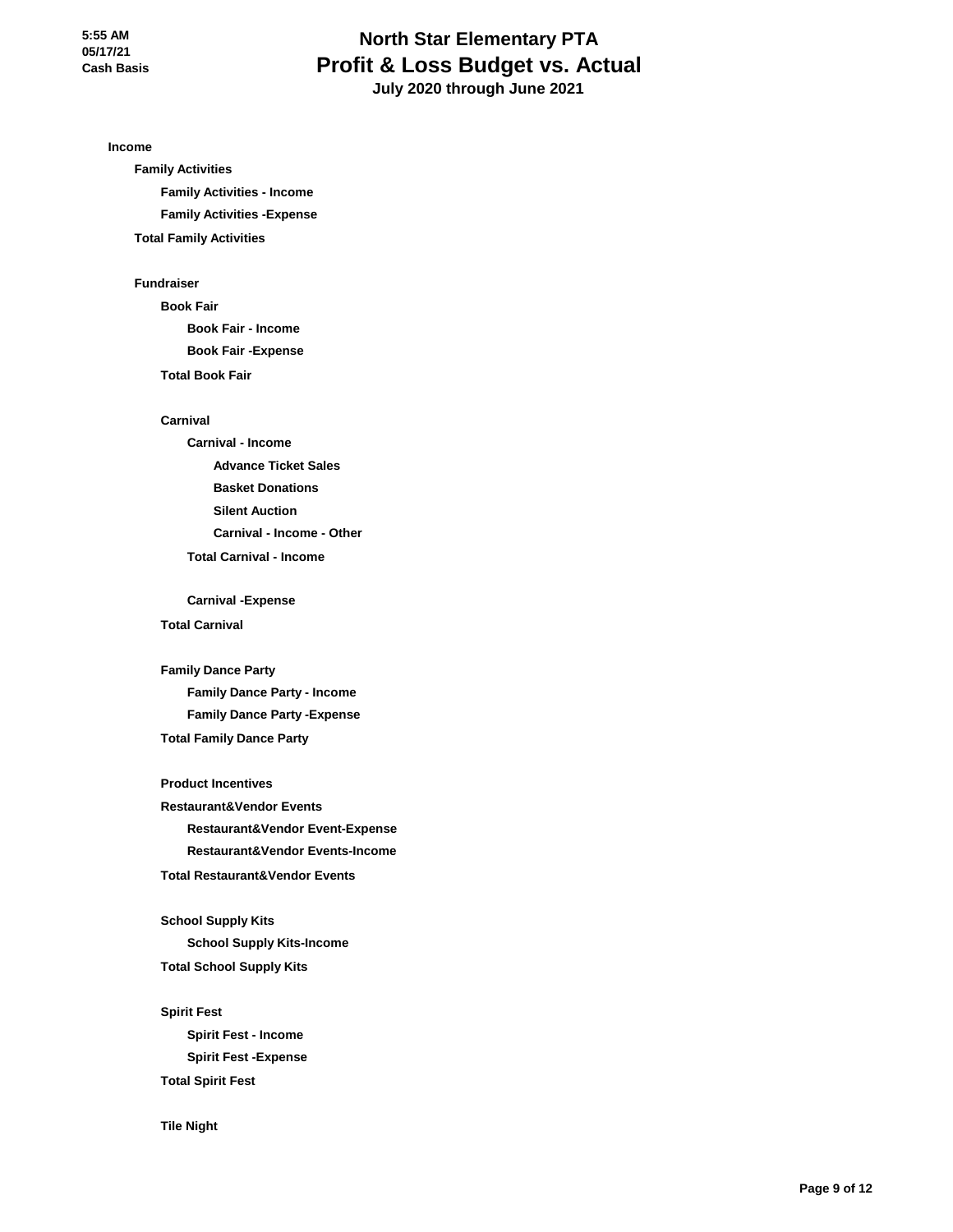# **North Star Elementary PTA Profit & Loss Budget vs. Actual July 2020 through June 2021**

**Tile Night - Expense Tile Night - Income Total Tile Night**

#### **Total Fundraiser**

**Membership**

**Membership - Income**

**Membership -Expense**

#### **Total Membership**

**Misc. Income**

**PTA Donations**

#### **Spirit Wear**

**Spirit Wear - Income**

**Spirit Wear -Expense**

**Total Spirit Wear**

#### **Staff Appreciation**

**Staff Appreciation - Income Staff Appreciation -Expense Total Staff Appreciation**

#### **Yearbook**

**Yearbook - Income Yearbook -Expense Total Yearbook**

#### **Total Income**

#### **Expense**

**Academic Competition National Geography Bee Spelling Bee Total Academic Competition**

**Charitable Assistance**

**Copy/Printing**

**Field Day**

**Fifth Grade Activities**

**Garden Committee**

**Health and Wellness**

**Instructional Support**

**Insurance**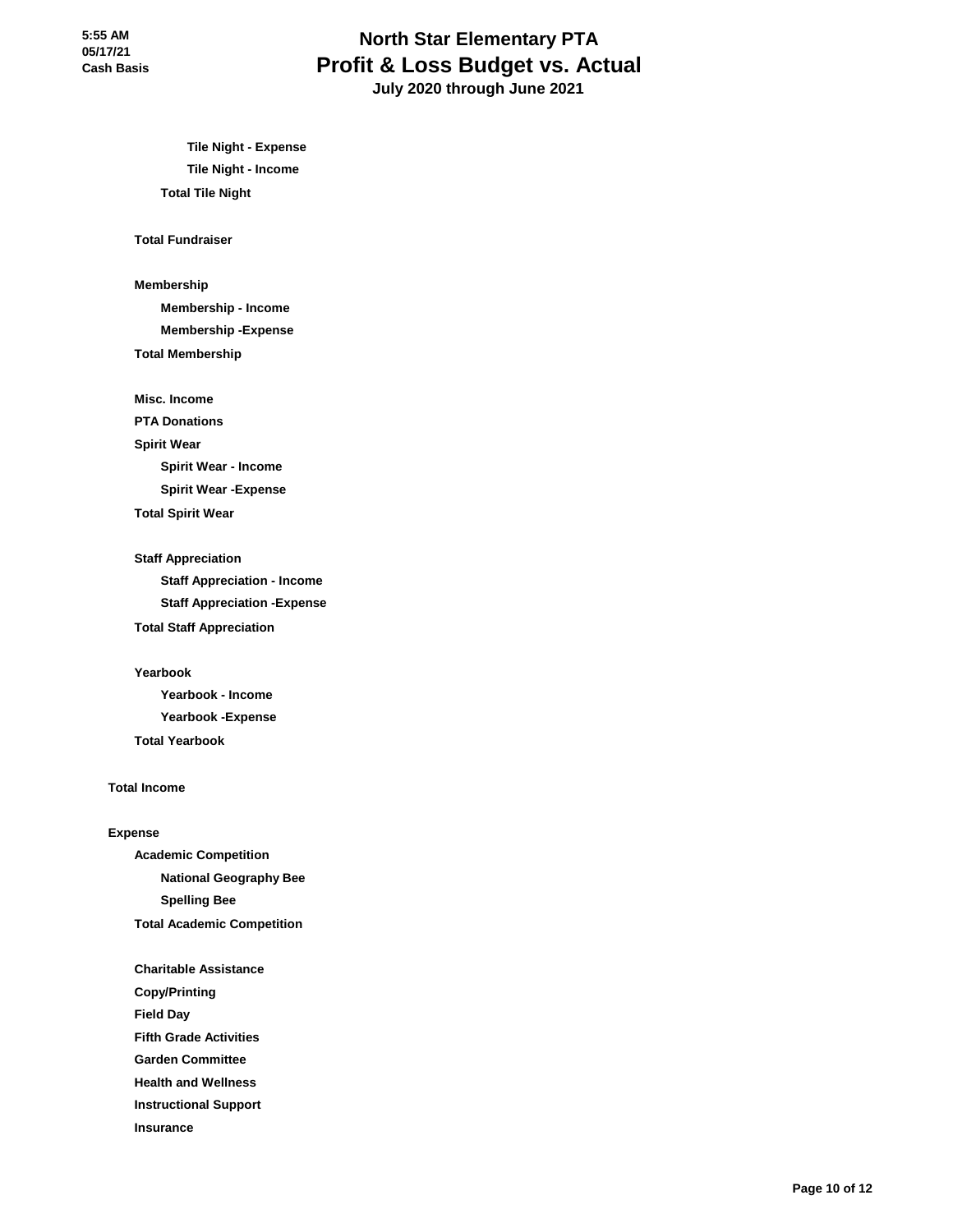**Income Landscaping budget from \$100 to \$500. passed from \$100 to \$500. passed from \$100 to \$500. passed from \$100 to \$500. passed from \$100 to \$500. passed from \$100 to \$500. passed from \$100 to \$500. passed from \$100 to** 

**Programs**

**ARC**

**Art**

**Assembly Programs**

**Bee Club**

**Enrichment**

**Junior Achievement**

**LEGO League**

**Music**

**Native American Day**

**Physical Education**

**Reflections**

**Science Programs**

**Senior Class Annual Celebration**

**Total Programs**

**PTA Operating Expense Professional fees for tax work PTA Website State Annual Conference PTA Operating Expense - Other Total PTA Operating Expense**

**Recess Equipment Safety in School School and Staff Support School parking space signs Student of the Week Student Planner**

**Total Expense**

**Net Income**

#### **Estimated 2020/2021 income and expen**

Yearbook:Yearbook - Expense Yearbook:Yearbook - Income School and Staff Support Recess Equipment Copy/Printing Landscaping Bee Club ARC